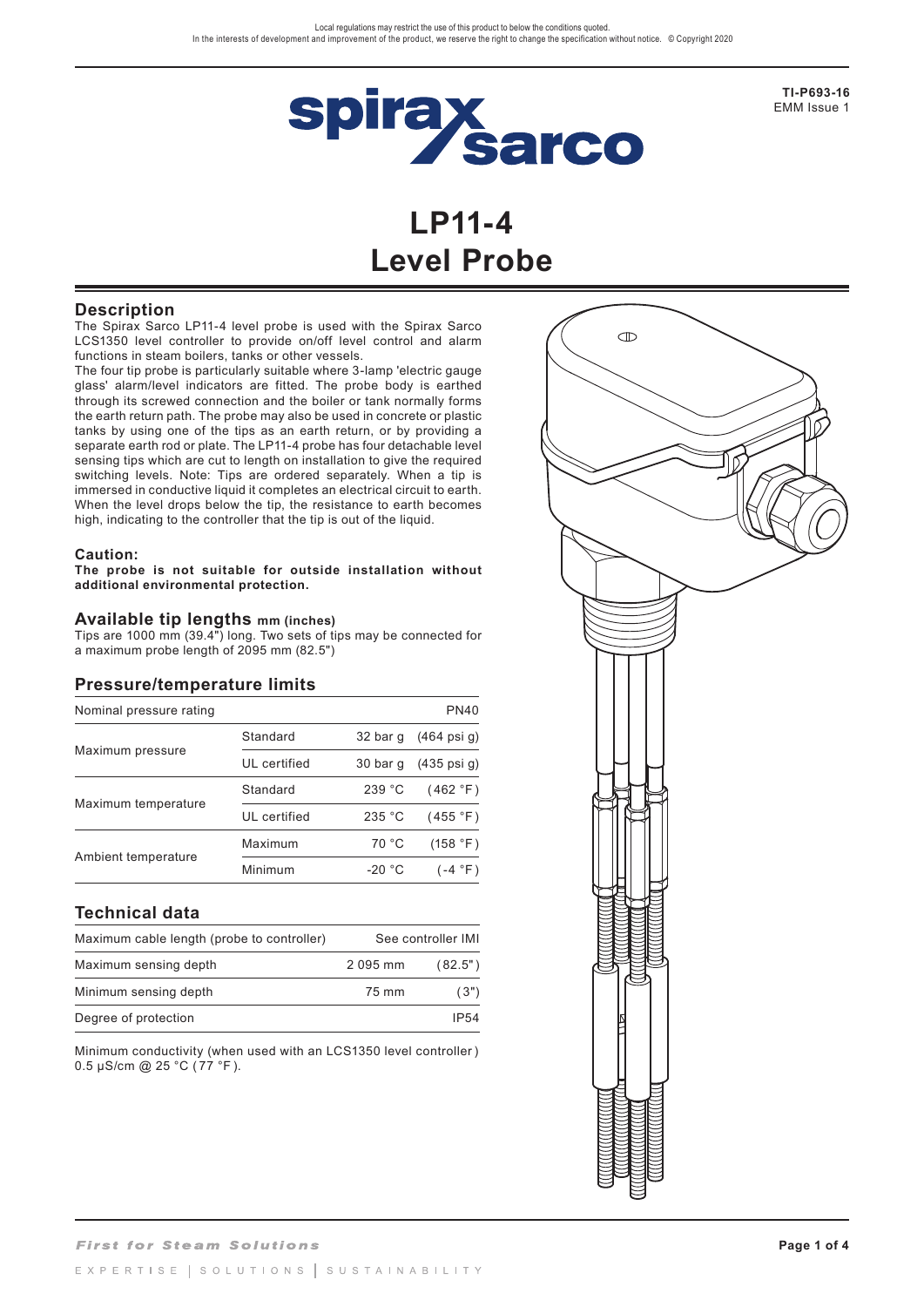

| No.            | <b>Description</b>      | <b>Material</b>              |                        |
|----------------|-------------------------|------------------------------|------------------------|
| 1              | Probe body              | Austenitic stainless steel   | BS EN 10088-3 (1.4306) |
| $\overline{2}$ | Probe tips              | Austenitic stainless steel   | Type 316/316L          |
| 3              | Tip insulation sleeving | PFA (Per Fluor Alkoxy)       |                        |
| 4              | Lower housing           | PPS (Polyphenyline sulphide) |                        |
| 5              | Upper housing           | PPS (Polyphenyline sulphide) |                        |
| 6              | Gland support pad       | Thermoplastic elastomer      |                        |
| 7              | Cable gland             | PA (Polyamide)               |                        |
| 8              | Tip steady              | PEEK (Polyaryletherketone)   | Grade 450G             |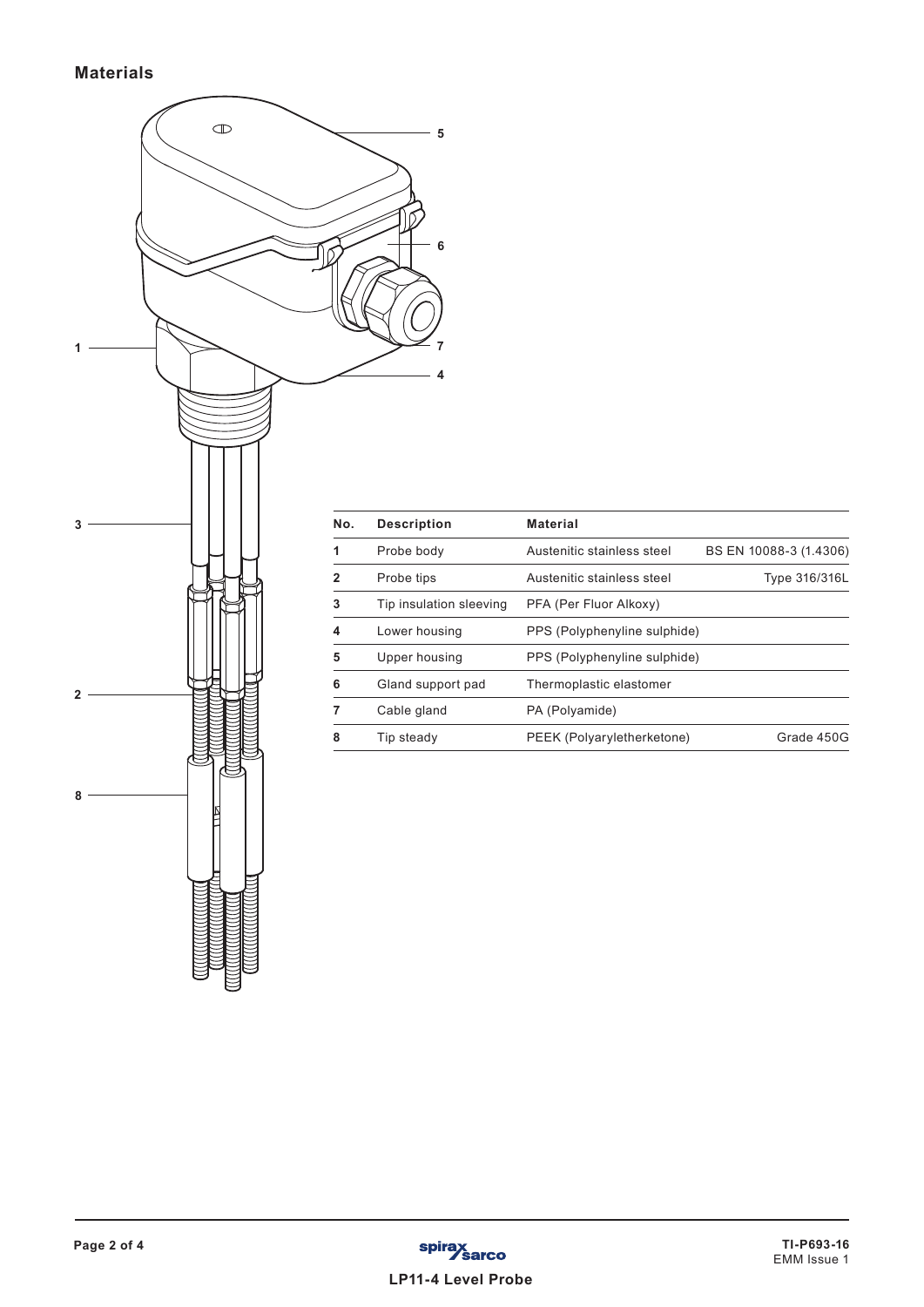| Dimensions/weight (approximate) in mm (in) and kg (lb) |  |  |
|--------------------------------------------------------|--|--|
|--------------------------------------------------------|--|--|

| <u>.</u><br>n | .           | $\sim$ $\sim$     | υ                    | Weight        |
|---------------|-------------|-------------------|----------------------|---------------|
| 60<br>(2.4)   | 25<br>(1.0) | --<br>61<br>(3.0) | 50<br>(2.0)<br>(∠.∪, | 1.15<br>(2.5) |



## **Available spares**

| LP11-4 connector set (electrical) | Comprising: 6 flat crimp connectors and 2 ring crimps.                 |
|-----------------------------------|------------------------------------------------------------------------|
| LP11-4 tip mounting kit           | Comprising: 1 set of 4 tip connectors, 8 lock-nuts and 2 tip supports. |